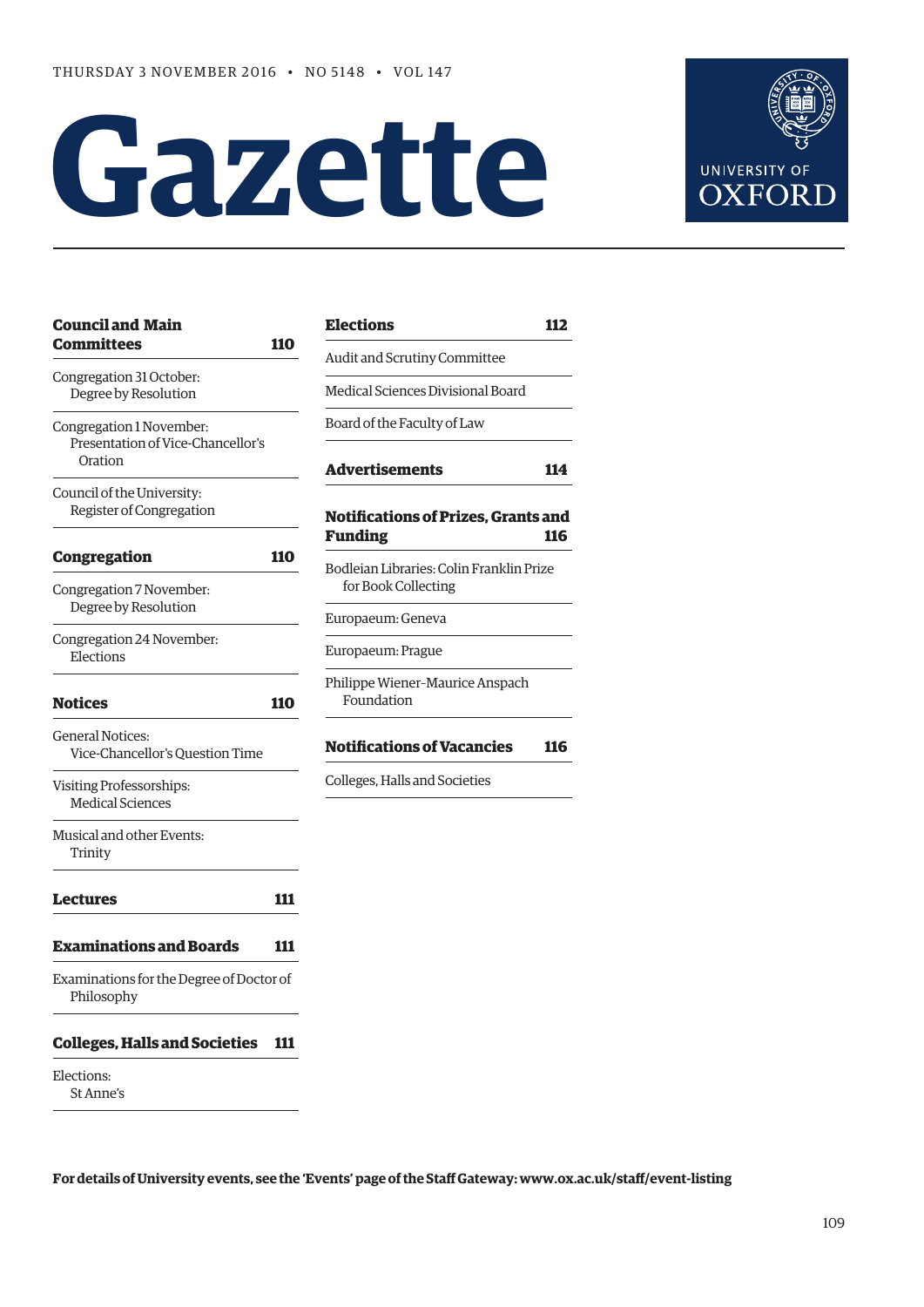# <span id="page-1-0"></span>Council and Main Committees

# Congregation Notices

| Congregation |  |
|--------------|--|
|              |  |

**Degree by Resolution**

*This content has been removed as it contains personal information protected under the Data Protection Act.*

| Congregation | 7 November |
|--------------|------------|
|              |            |

**Degree by Resolution**

*This content has been removed as it contains personal information protected under the Data Protection Act.*

### **Congregation** 1 November

31 October

### **Presentation of Vice-Chancellor's Oration**

The Oration delivered by the Vice-Chancellor on 4 October was declared presented.

[¶ The Oration was published as Supplement](http://www.ox.ac.uk/gazette/2016-2017/13october2016-no5145/supplements/)  (1) to *Gazette* No 5144.

### **Council of the University**

### **Register of Congregation**

The Vice-Chancellor reports that the following names have been added to the Register of Congregation:

Alsop, P J, Wadham Buehler, D, Faculty of Philosophy Farguson, J A, St Hilda's Lebow, K A, Christ Church

| Congregation | 24 November |
|--------------|-------------|
|              |             |

### **Elections**

Audit and Scrutiny Committee Medical Sciences Divisional Board Board of the Faculty of Law

Details are in ['Elections'](#page-3-0) section below.

### **Note on procedures in Congregation**

¶ Business in Congregation is conducted in accordance with Congregation Regulations 2 of 2002 [\(www.admin.ox.ac.uk/statutes/](http://www.admin.ox.ac.uk/statutes/regulations/529-122.shtml) [regulations/529-122.shtml\). A p](http://www.admin.ox.ac.uk/statutes/regulations/529-122.shtml)rintout of these regulations, or of any statute or other regulations, is available from the Council Secretariat on request. A member of Congregation seeking advice on questions relating to its procedures, other than elections, should contact Mrs F Burchett at the University Offices, Wellington Square (telephone: (2)80199; email: felicity. [burchett@admin.ox.ac.uk\); questions](mailto:felicity.burchett@admin.ox.ac.uk)  relating to elections should be directed to the Elections Officer, Ms S L S Mulvihill [\(telephone: \(2\)80463; email: elections.](mailto:elections.office@admin.ox.ac.uk) office@admin.ox.ac.uk).

### **General Notices**

### **Vice-Chancellor's Question Time**

A Question Time with the Vice-Chancellor, Professor Louise Richardson, will take place at 12.15pm on 21 November at the Saïd Business School. This is the first in this year's series of termly Q&A sessions, which are open to all members of University and college staff; they offer the opportunity to hear about some of the major issues facing the University and ask the Vice-Chancellor about the issues that matter to you. More [information and to register: www.ox.ac.uk/](www.ox.ac.uk/questiontime) questiontime.

### **Visiting Professorships**

### **Medical Sciences**

The Medical Sciences Board has conferred the title of Visiting Professor of Tropical Microbiology on S Kariuki, BA MSc Nairobi, PhD Liv, for a further period of 5 years from 9 June 2016.

The Medical Sciences Board has conferred the title of Visiting Professor of Medical Imaging on J Schneider, PhD Würzburg, for a period of 3 years from 1 November 2016.

### **Musical and other Events**

### **Trinity**

The following events will be held on 12 November as part of the college's commemorations of the First World War.

*4–6pm*: Archive exhibition: Trinity in the Trenches – the First World War on the Western Front, as seen through the eyes of members of Trinity

*7.30pm*: A concert to celebrate the music of George Butterworth MC (1885–1916), Trinity College Orchestra. Music by Butterworth, including *The Banks Of Green Willow*, interspersed with readings of First World War poetry. Butterworth was a student at Trinity who was killed in action at the Battle of the Somme. Free admission with refreshments.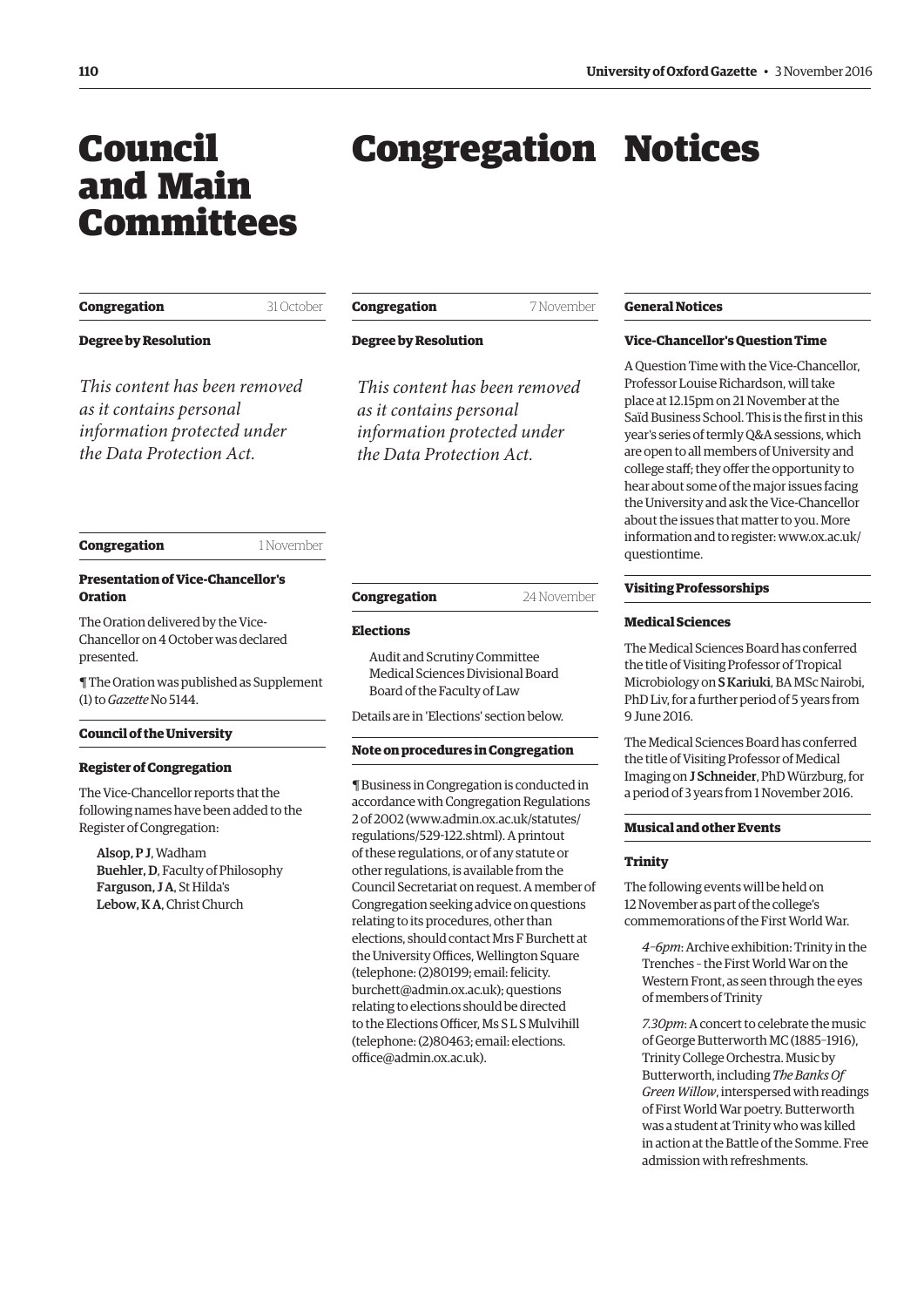### <span id="page-2-0"></span>Lectures

# Examinations and Boards

### **Social Sciences**

### **Saïd Business School**

### OXFORD MAJOR PROGRAMME MANAGEMENT CONFERENCE

A conference will be held beginning at 8am on 11 November at Saïd Business School. To register: www.sbs.ox.ac.uk/programmes/ degrees/mpm/events/oxford-major[programme-management-conference-2016.](www.sbs.ox.ac.uk/programmes/degrees/mpm/events/oxford-major-programme-management-conference-2016)  Convener: Dr Atif Ansar

*Subject*: 'Legacy of major programmes: making good on our promises'

### DISTINGUISHED SPEAKER SEMINAR

Sir Clive Gillinson will give a Distinguished Speaker Seminar at 5.45pm on 28 November at Saïd Business School. More information [and to register: https://dss-clive-gillinson.](https://dss-clive-gillinson.eventbrite.com) eventbrite.com.

*Subject*: In conversation

### **Institutes, Centres and Museums**

### **Bodleian Libraries**

Hazel Wilkinson will lecture at 5.15pm on 7 November in the Visiting Scholars' Centre, Level 2, Weston Library. Entrance with University card via the readers' entrance, Parks Road.

*Subject*: ' "Best edit." Book collecting and the hierarchy of editions'

### **Other Groups**

### **Europaeum Lecture**

Professor Gilles Carbonnier, Graduate Institute, Geneva, will deliver a Europaeum Lecture at 5pm on 15 November in the Old Library, All Souls (tbc). Chair: Professor Guy Goodwin-Gill

*Subject*: 'The case for humanitarian economics: recalibrating civil war and disaster'

**Examinations for the Degree of Doctor of Philosophy**

*This content has been removed as it contains personal information protected under the Data Protection Act.*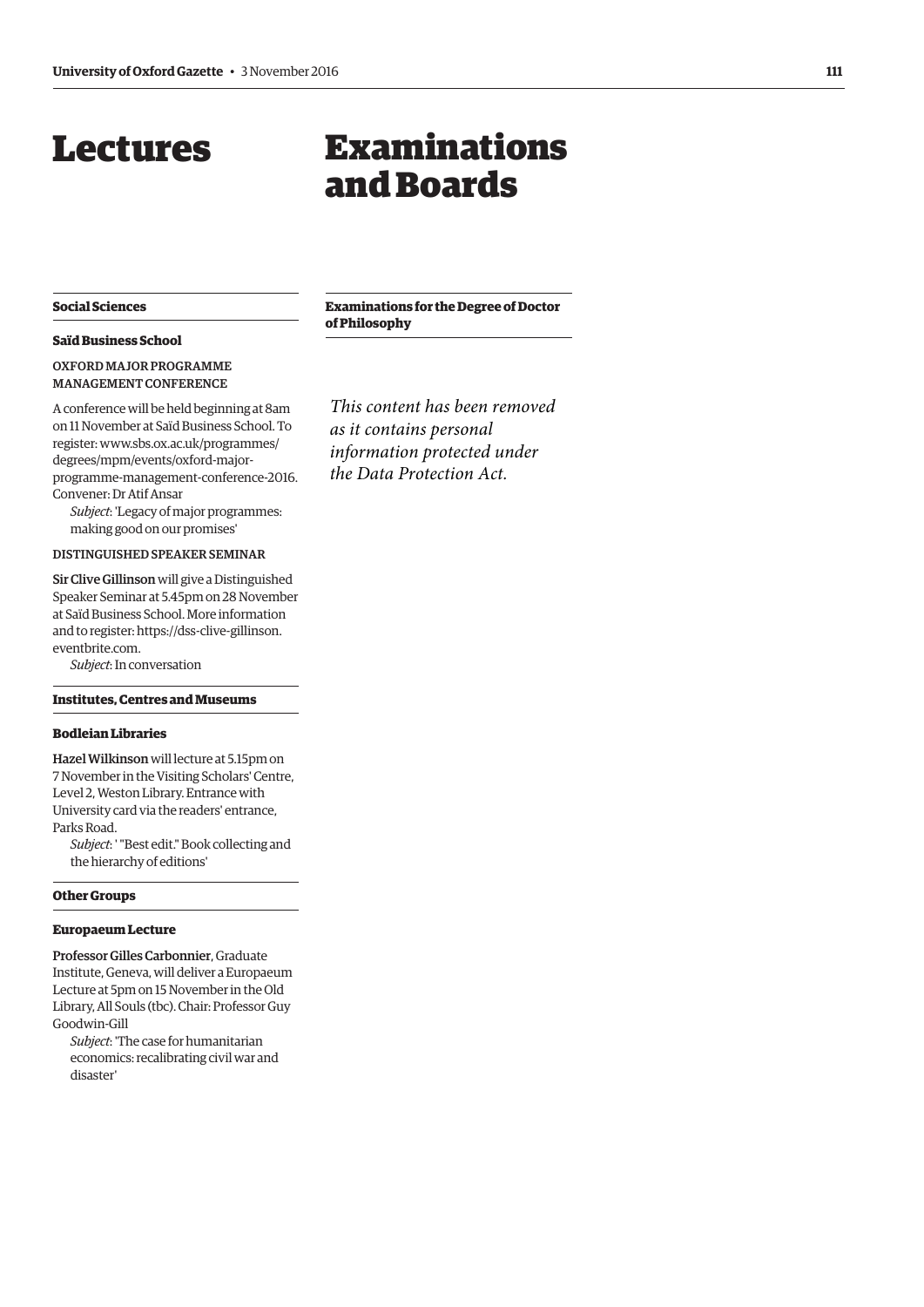# <span id="page-3-0"></span>Colleges, Halls and Societies

### **Elections**

### **St Anne's**

ELECTION OF PRINCIPAL

Helen King, MA Manc, MA Oxf, Dipl Camb, has been elected as Principal of St Anne's and will take up the post on 24 April 2017.

# Elections

Nominations for the elections below closed at 4pm on 27 October.

### **Audit and Scrutiny Committee**

One member of Congregation elected by Congregation from among members of the faculties in the Divisions of Mathematical, Physical and Life Sciences and of Medical Sciences who shall not serve on Council or on any committee which in the view of Council has mainline executive authority within the University, or hold any office in the University or any college which involves executive authority

| Current/Retiring Member       | To bold<br>office until |
|-------------------------------|-------------------------|
| Professor Jim Davies, Kellogg | HT 2021                 |

*The following nominations have been received*:

Professor Sally L Collins, BA East Ang, BM BCh DPhil Oxf, Faculty of Clinical Medicine

### *Nominated by*:

C M Becker, Faculty of Clinical Medicine L Dorrell, Faculty of Clinical Medicine K Hellner, Faculty of Clinical Medicine C C Roehr, Faculty of Clinical Medicine

Professor Jane Kaye, BA ANU, LLB Melbourne, DPhil Oxf, Faculty of Law, Faculty of Clinical Medicine

### *Nominated by*:

- A M Buchan, Corpus Christi, Faculty of Clinical Medicine Dame Fiona Caldicott, Somerville,
- Faculty of Clinical Medicine
- A R McLean, All Souls, Faculty of Zoology S J Whatmore, Keble, Faculty of
- Anthropology and Geography

One member of Congregation elected by Congregation from among members of the faculties in the Divisions of Humanities and Social Sciences who shall not serve on Council or on any committee which in the view of Council has mainline executive authority within the University, or hold any office in the University or any college which involves executive authority

*Current/Retiring Member To hold* 

*office until* 

Professor Sarah Whatmore, Keble HT 2021

*The following nomination has been received*:

Dr Catherine MacKenzie, MA Oxf, MEd Sydney, PhD ANU, Faculty of Law

### *Nominated by*:

- D A Lievesley, Principal of Green Templeton
- J Michie, President of Kellogg, Continuing Education
- N D Brown, Principal of Linacre, Faculty of Plant Sciences
- P M Berry, Mansfield, Faculty of Anthropology and Geography
- H R J Daniels, Green Templeton, Faculty of Social Studies
- A B Hawkins, Faculty of History
- E L Hsu, Green Templeton, Faculties of Anthropology and Geography and of Oriental Studies
- L B Leaver, Green Templeton, Faculty of Clinical Medicine
- C Sauer, Green Templeton, Faculty of Management
- G Walford, Green Templeton, Faculty of Social Studies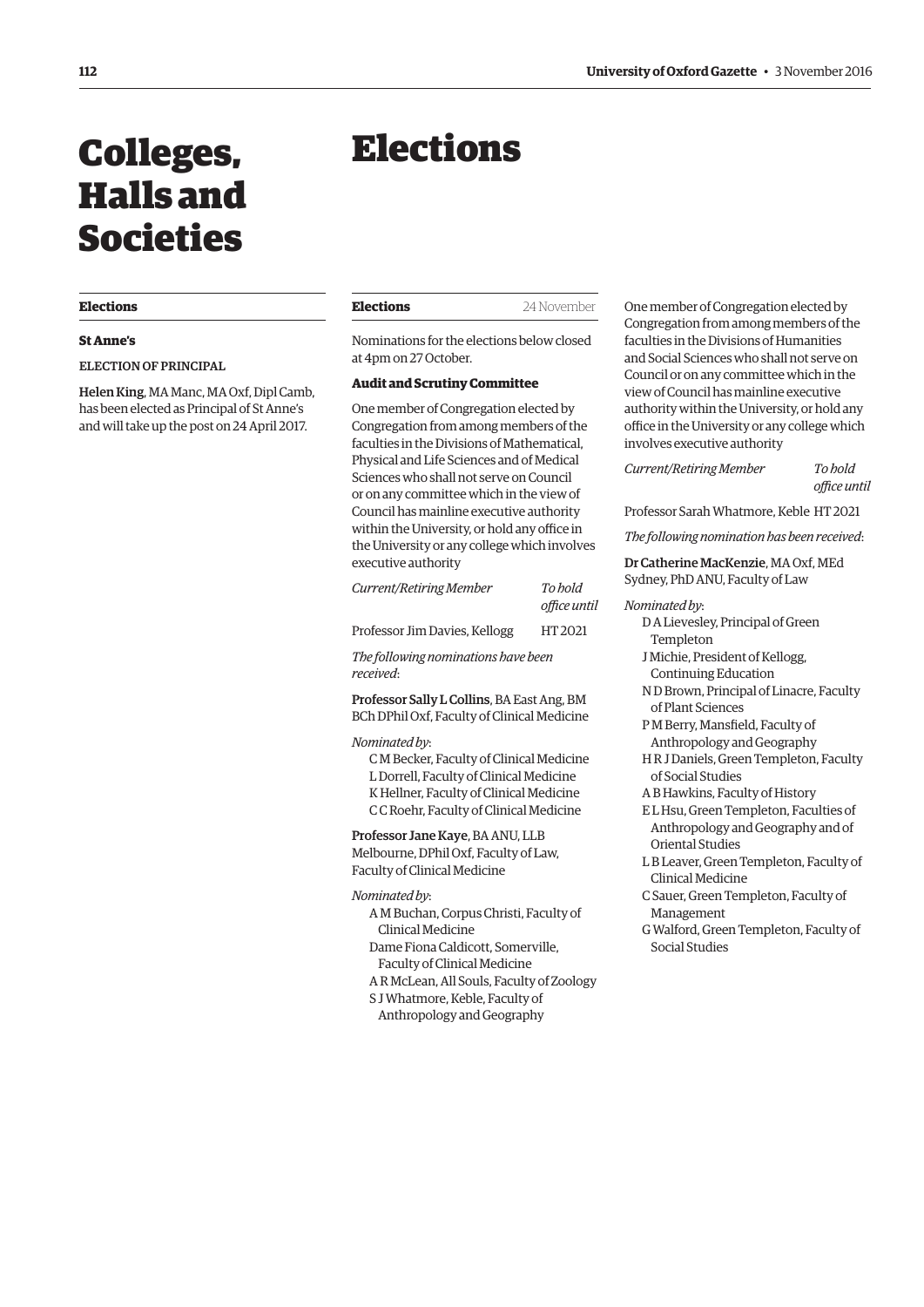### **Medical Sciences Divisional Board**

One person from the Department of Biochemistry and the Nuffield Department of Clinical Medicine who is also a member of the Faculty of Biochemistry, the Faculty of Clinical Medicine, the Faculty of Physiological Sciences or the Faculty of Psychological Studies, elected by the members of the Faculty of Biochemistry, the Faculty of Clinical Medicine, the Faculty of Physiological Sciences and the Faculty of Psychological Studies

| Current/Retiring Member    | To hold<br>office until |
|----------------------------|-------------------------|
| Professor Peter Ratcliffe, | MT 2017                 |
| Magdalen, Faculty of       |                         |
| Clinical Medicine          |                         |

*The following nomination has been received*:

### Professor Mark Sansom, MA DPhil

Oxf, Fellow of Corpus Christi, Faculty of Biochemistry

### *Nominated by*:

| F A Barr, Trinity, Faculty of Biochemistry |
|--------------------------------------------|
| R A Dwek, Exeter, Faculty of               |
| Biochemistry                               |
| M J A Freeman, Lincoln, Faculty of         |
| Physiological Sciences                     |
| K A Nasmyth, Trinity, Faculty of           |
| Biochemistry                               |
|                                            |

One person from the Department of Physiology, Anatomy and Genetics and the Radcliffe Department of Medicine who is also a member of the Faculty of Biochemistry, the Faculty of Clinical Medicine, the Faculty of Physiological Sciences or the Faculty of Psychological Studies, elected by the members of the Faculty of Biochemistry, the Faculty of Clinical Medicine, the Faculty of Physiological Sciences and the Faculty of Psychological Studies

| Current/Retiring Member                           | To hold<br>office until |
|---------------------------------------------------|-------------------------|
| Professor Peter A Robbins.<br>Queen's, Faculty of | MT 2017                 |
| Physiological Sciences                            |                         |

*The following nomination has been received*:

Professor Hugh Watkins, MA Oxf, PhD MD Lond, Fellow of Merton, Faculty of Clinical Medicine

*Nominated by*:

- A H Banham, St Catherine's, Faculty of Clinical Medicine
- S K Neubauer, Christ Church, Faculty of Clinical Medicine
- D J Paterson, Merton, Faculty of
- Physiological Sciences
- P R Riley, Jesus, Faculty of Physiological Sciences

One person from the Nuffield Department of Clinical Neurosciences, the Department of Experimental Psychology, the Department of Pharmacology and the Department of Psychiatry who is also a member of the Faculty of Biochemistry, the Faculty of Clinical Medicine, the Faculty of Physiological Sciences or the Faculty of Psychological Studies, elected by the members of the Faculty of Biochemistry, the Faculty of Clinical Medicine, the Faculty of Physiological Sciences and the Faculty of Psychological Studies

| Current/Retiring Member        | To hold<br>office until |
|--------------------------------|-------------------------|
| Professor Christopher Kennard, | MT 2017                 |
| Brasenose. Faculties of        |                         |
| Psychological Studies and of   |                         |
| Clinical Medicine              |                         |

*The following nomination has been received*:

### Anna Christina Nobre, MA Oxf, PhD Yale, Fellow of St Catherine's, Faculty of Psychological Studies

### *Nominated by*:

- N J Emptage, Lincoln, Faculty of Physiological Sciences
- J R Geddes, Faculty of Clinical Medicine
- A J King, Merton, Faculties of
- Physiological Sciences and of Psychological Studies
- 
- I M C Tracey, Pembroke, Faculties of Psychological Studies and of Clinical Medicine

### **Board of the Faculty of Law**

One Official Member elected by all members of the faculty and from the persons qualified to be Official Members as per Regulation 10 of Council Regulations 19 of 2002

| Current/Retiring Member         | To hold<br>office until |
|---------------------------------|-------------------------|
| Professor Paul Craig, St John's | MT 2017                 |
|                                 |                         |

*The following nomination has been received*:

Professor Catherine Redgwell, LLB British Columbia, BA Winnipeg, MSc Lond, MA Oxf, Fellow of All Souls

### *Nominated by:*

Professor H G Collins, All Souls Professor L Enriques, Jesus Professor J Herring, Exeter Professor E Peel, Keble

### **Notes:**

Nominations in writing for the elections on 24 November, by four members of Congregation other than the candidate, were received by the Elections Office, University Offices, Wellington Square, up to 4pm on Thursday, 27 October.

Candidates were invited to include with their nomination forms a written statement of no more than 250 words, setting out reasons for standing and qualifications for the office being sought. In the event of a contested election, these statements will [be available online at www.admin.ox.ac.uk/](www.admin.ox.ac.uk/elections) elections and published in the *Gazette* dated 10 November. Voters may wish to wait until they have read these notes before returning their ballot papers.

Ballot papers will be sent out to members of Congregation as soon as possible after the closing date for nominations. Completed ballot papers must be received by the Elections Office not later than **4pm on 24 November**.

For further information, please contact the Elections Office [\(shirley.mulvihill@admin.](mailto:shirley.mulvihill@admin.ox.ac.uk) [ox.ac.uk\).](mailto:shirley.mulvihill@admin.ox.ac.uk)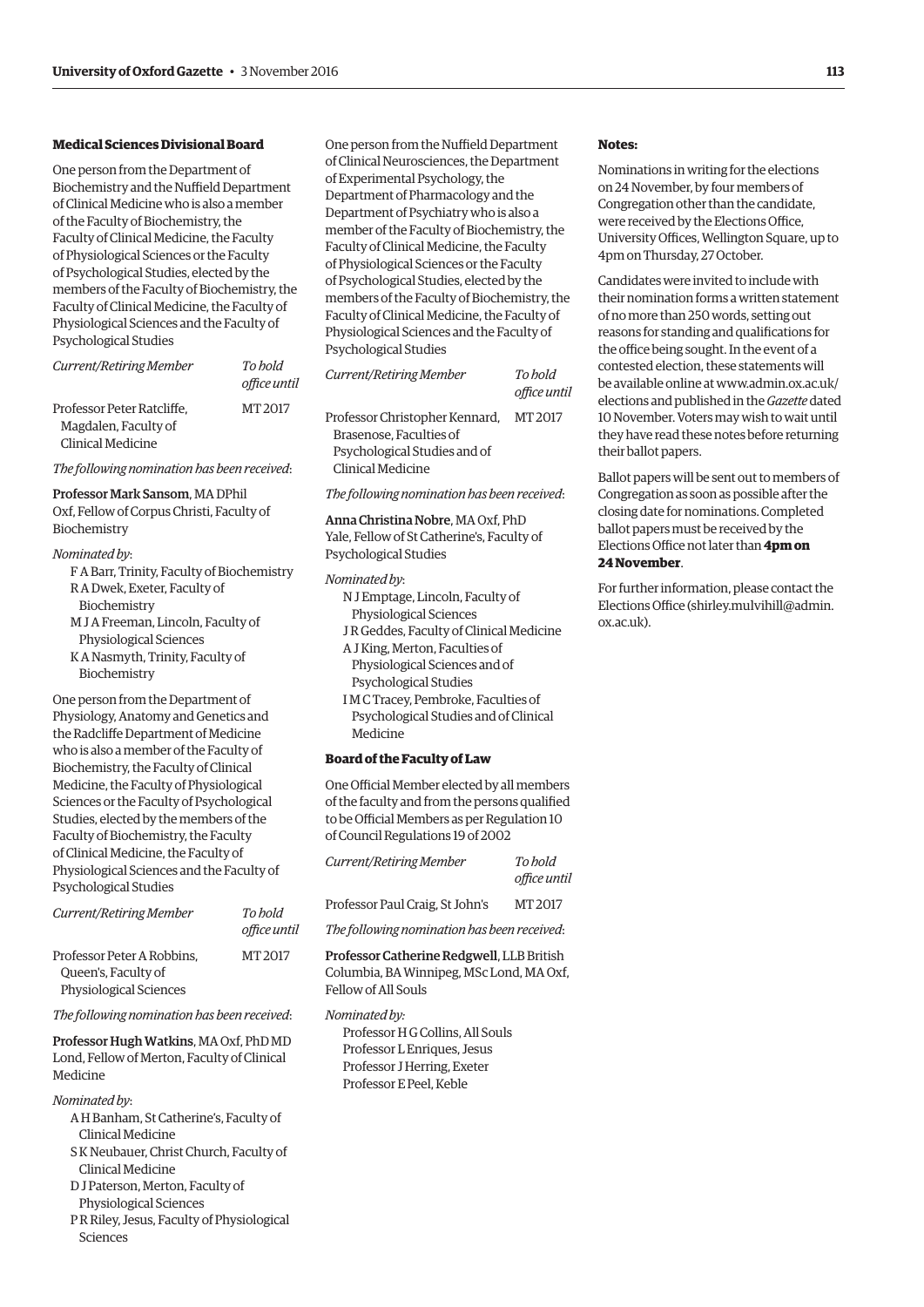### <span id="page-5-0"></span>Advertisements

### **Advertising enquiries**

*Email*: [gazette.ads@admin.ox.ac.uk](mailto:gazette.ads@admin.ox.ac.uk) *Telephone*: 01865 (2)80548 *Web*[: www.ox.ac.uk/gazette/](www.ox.ac.uk/gazette/classifiedadvertising) classifiedadvertising

### **Deadline**

Advertisements are to be received by **noon on Wednesday** of the week before publication (ie eight days before publication). Advertisements must be submitted online.

### **Charges**

Commercial advertisers: £30 per insertion of up to 70 words, or £60 per insertion of 71–150 words.

Private advertisers: £20 per insertion of up to 70 words, or £40 per insertion of 71–150 words.

Advertisements which are placed only in the online edition of the *Gazette* are reduced to £20 per insertion for commercial advertisers and £10 per insertion for private advertisers for 70-word advertisements (or £40 and £20 respectively for 150-word advertisements).

See our website for examples of whether an advertisement is considered commercial [or private: www.ox.ac.uk/gazette/](www.ox.ac.uk/gazette/classifiedadvertising) classifiedadvertising.

### **Online submission and payment**

Advertisements must be submitted and paid for online, using a credit card or debit card, through a secure website. For details, see [www.ox.ac.uk/gazette/classifiedadvertising.](http://www.ox.ac.uk/gazette/classifiedadvertising)

### **Extracts from the terms and conditions of acceptance of advertisements**

### *General*

1. Advertisements are accepted for publication at the discretion of the editor of the *Gazette*.

*Note*. When an advertisement is received online, an acknowledgement will be emailed automatically to the email address provided by the advertiser. The sending of this acknowledgement does not constitute an an acceptance of the advertisement or an undertaking to publish the advertisement in the *Gazette*.

2. The right of the *Gazette* to edit an advertisement, in particular to abridge when necessary, is reserved.

3. Advertisements must be accompanied by the correct payment, and must be received by the deadline stated above. *No refund can be made for cancellation after the acceptance of advertisements*.

4. Once an advertisement has been submitted for publication, no change to the text can be accepted.

5. Voucher copies or cuttings cannot be supplied.

### *Charges*

6. Two separate charging arrangements will apply, for commercial and private advertisers. The rates applicable at any time will be published regularly in the *Gazette*, and may be obtained upon enquiry. The rates, and guidance on applicability of each rate, are also available online.

The editor's decision regarding applicability of these rates to an individual advertiser will be final.

### *Disclaimer*

**7. The University of Oxford and Oxford University Press accept no responsibility for the content of any advertisement published in the** *Gazette***. Readers should note that the inclusion of any advertisement in no way implies approval or recommendation of either the terms of any offer contained in it or of the advertiser by the University of Oxford or Oxford University Press.**

#### *Advertisers' Warranty and Indemnity*

**13. The advertiser warrants:**

**(i) Not to discriminate against any respondents to an advertisement published in the** *Gazette* **on the basis of their gender, sexual orientation, marital or civil partner status, gender reassignment, race, religion or belief, colour, nationality, ethnic or national origin, disability or age, or pregnancy.**

(ii) That the advertisement does not contravene any current legislation, rules, regulations or applicable codes of practice.

(iii) That it is not in any way illegal or defamatory or a breach of copyright or an infringement of any other person's intellectual property or other rights.

*You are advised to view our full Terms and Conditions of acceptance of advertisements. Submission of an advertisement implies acceptance of our terms and conditions, which may be found at www.ox.ac.uk/gazette/ [classifiedadvertising, and may also be obtained](www.ox.ac.uk/gazette/classifiedadvertising)  on application to Gazette Advertisements, Public Affairs Directorate, University Offices, Wellington Square, Oxford OX1 2JD.*

### **Publication in online** *Gazette*

16. Unless the advertiser stipulates otherwise, all advertisements will be published in the online *Gazette* in addition to the printed *Gazette*. At the time of submission of an advertisement, the advertiser may stipulate that he or she does not wish the advertisement to be included in the online *Gazette*. This stipulation: (i) must be made at the time of submission of the advertisement; (ii) cannot later be altered; (iii) will apply to all instances of publication of an advertisement arranged at the time of submission of that advertisement. Please note that advertisements form part of the online *Gazette* as published and cannot be removed or amended after publication.

### **Research participants sought**

**Are you interested in taking part in clinical research?** We are running a clinical study looking at how steroids and insulin work in healthy male volunteers. If you are interested in taking part please contact [01865 857202 or email sue.beatty@ocdem.](mailto:sue.beatty@ocdem.ox.ac.uk) ox.ac.uk at the Oxford Centre for Diabetes, Endocrinology and Metabolism, Churchill Hospital. We will reimburse any travel costs and offer compensation for your time and inconvenience.

### **Oxford University Newcomers' Club**

**The Oxford University Newcomers' Club** at the University Club, 11 Mansfield Rd, OX1 3SZ, welcomes the wives, husbands or partners of visiting scholars, of graduate students and of newly appointed academic and administrative members of the University. We offer help, advice, information and the opportunity to meet others socially. Informal coffee mornings are held in the club every Wednesday 10.30–12 (excluding the Christmas vacation). Newcomers with children (0–4) meet every Fri in term 10.15–11.45. We have a large programme of events including tours of colleges, museums and other places of interest. Other term-time activities include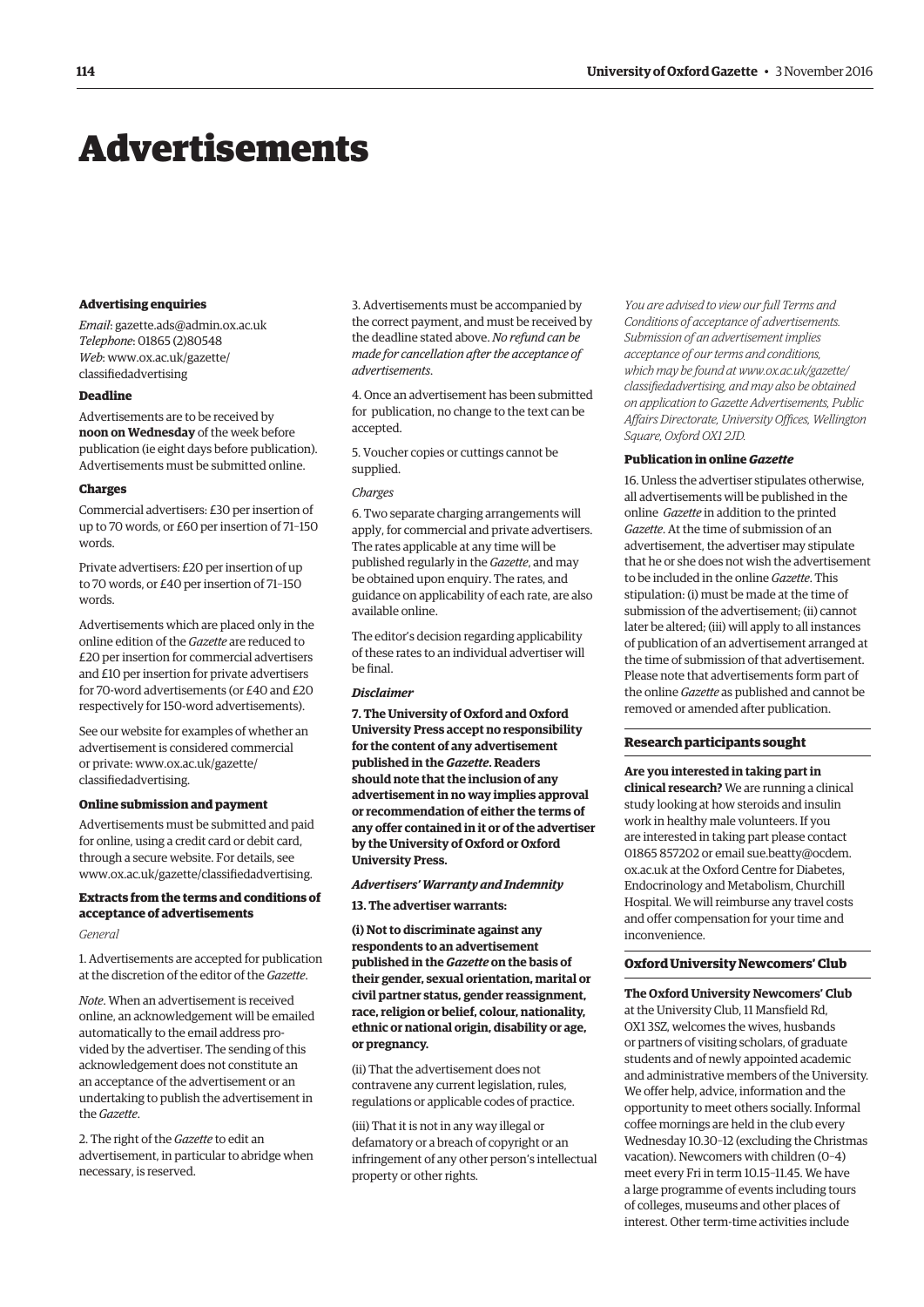a book group, informal conversation group, garden group, antiques group, opportunity to explore Oxfordshire and an opportunities in Oxford group. Visit our website: [www.](http://www.newcomers.ox.ac.uk) [newcomers.ox.ac.uk.](http://www.newcomers.ox.ac.uk)

### **Restoration and conservation of antique furniture**

**John Hulme** undertakes all aspects of restoration. 30 years' experience. Collection and delivery. For free advice, telephone or write to the Workshop, 11A High St, Chipping Norton, Oxon, OX7 5AD. Tel: 01608 641692.

### **Sell your unwanted books**

**We buy academic and non-academic used books**. If you are moving office or home, leaving the University or just need more space, we can help. We are most interested in arts, history and social sciences and also buy classical or jazz CDs. Good prices paid for large or small collections and we collect from anywhere in the Oxford area. Please contact [Ross on 07720 288774 or bd@beadledavies.](mailto:bd@beadledavies.co.uk) co.uk.

### **Services offered**

**Big or small, we ship it all**. Plus free pick up anywhere in Oxford. Also full printing services available (both online and serviced), 24-hour photocopying, private mailing addresses, fax bureau, mailing services and much more. Contact or visit Mail Boxes Etc, 266 Banbury Rd, Oxford. Tel: 01865 514655. Fax: 01865 514656. Email: [staff@mbesummertown.co.uk.](mailto:staff@mbesummertown.co.uk)  Also at 94 London Rd, Oxford. Tel: 01865 [741729. Fax: 01865 742431. Email: staff@](mailto:staff@mbeheadington.co.uk) mbeheadington.co.uk.

### **Flats to let**

**Northmoor Rd.** Delightful upper-floor apartment situated in one of north Oxford's most sought-after roads. Master bedroom with en suite, second double bedroom/ study, kitchen, separate utility room, dining room and reception room with views of the beautiful rear garden. Furnished. Available immediately. EPC Rating F. £1,595 pcm. Agency fees apply. Tel: 01865 318018.

### **Accommodation offered**

### *Graduate Accommodation Office*

The Graduate Accommodation Office provides affordable accommodation to full-time graduate students of the [University. Please see www.admin.ox.ac.](www.admin.ox.ac.uk/graduateaccommodation) uk/graduateaccommodation. Academic visitors, staff and part-time students may wish to register for Student Pad, a website where private landlords advertise for tenants associated with the University: [www.oxfordstudentpad.co.uk.](http://www.oxfordstudentpad.co.uk)

**scottfraser** – market leaders for quality Oxfordshire property. Selling, letting, buying, renting, investing – we are here to help. Visit [www.scottfraser.co.uk fo](http://www.scottfraser.co.uk)r more information or call: Headington sales: 01865 759500; Summertown sales: 01865 553900; East Oxford sales: 01865 244666; Witney sales: 01993 705507; Headington lettings: 01865 761111; Summertown lettings: 01865 554577; East Oxford and student lettings: 01865 244666; Witney lettings: 01993 777909.

**Central north Oxford** conservation area: bedsit accommodation to let. Ground floor, separate entrance with kitchen/diner, bathroom, WC. Largely self-contained and furnished: £600 pcm plus bills. Would suit single low-decibel non-smoking postgraduate or professional. Available to view by appointment after redecoration early Nov. Phone Oxford 556932.

**For rent**: Shire Cottage, Long Hanborough. Peaceful Georgian cottage in Long Hanborough. 2 bedrooms. 2 bathrooms. Period lounge. Log burner. Kitchen with fridge, freezer, microwave, washing machine, tumble dryer. Central heating. Secluded patio area. Train to Oxford: 15 mins' walk, 2 mins' drive to station. Bus to Oxford from end of road. For more details go to [www.shirecottage.org or](http://www.shirecottage.org) call 07940 711792.

### **Self-catering apartments**

**Righton**, founded in 2001 as OxfordShortlets, is an independent letting agent offering properties for long-term let together with serviced apartments and shortlet accommodation in Oxford and the surrounding county. Righton properties are selected to be close to local amenities, transport links and businesses. We cater for professionals, groups or families visiting Oxford for holiday or business purposes. Tel: 01865 318594. Fax: 01865 51[1010. Email: stay@](mailto:stay@rightongroup.co.uk) rightongroup.co.uk. [Web: rightonproperty.](www.rightonproperty.co.uk) co.uk.

**Visiting Oxford?** Studio, 1-, 2- and 3-bed properties conveniently located for various colleges and University departments. Available from 1 week to several months. Apartments are serviced, with linen provided and all bills included. Details, location maps and photos can be found on our website at [www.](http://www.shortletspace.co.uk) [shortletspace.co.uk. Co](http://www.shortletspace.co.uk)ntact us by email on [stay@shortletspace.co.uk or](mailto:stay@shortletspace.co.uk) call us on 01993 811711.

**Sunny north Oxford studio apartment** with parking available for short/medium-term lets, ideal for 1 person. Immaculate newly built with French doors opening on to south-facing garden. Wi-Fi/TV provided. Lounge/dining area, fully equipped kitchenette with fridge/ freezer/hob/microwave. Separate access with own hallway including washer/dryer, beautiful bathroom with shower. Fresh linen regularly, £60 per night, bills included, minimum 3 nights. £25 surcharge for second person. E[mail: enquiries@studioflatnorthoxford.](mailto:enquiries@studioflatnorthoxford.com) com. Tel: 0044 (0)7764 574700. Web: [www.](http://www.studioflatnorthoxford.com) [studioflatnorthoxford.com.](http://www.studioflatnorthoxford.com)

### **Holiday lets**

**Midhurst**. Romantic, primitive, 2-bedroom gamekeeper's cottage up a muddy farm track in national park at the foot of the South Downs. Open fire, polished floor, simple kitchen; dishwasher, washing machine; broadband, no TV, large study. On own 190-acre organic farm – woods, valleys, river, bluebells, deer. Available weekends; discounts for junior academics. Pictures at [www.](http://www.wakehamfarm.com) [wakehamfarm.com or](http://www.wakehamfarm.com) [email haroldcarter@](mailto:haroldcarter@mac.com) mac.com.

**Cornwall**, cottage and restored chapel in quiet hamlet on South-west Coastal Footpath within 100m of the sea and minutes from Caerhays and Heligan. Each property sleeps 6. Comfortably furnished, c/h, wood burner and broadband. Ideal for reading, writing, painting, walking, bathing, bird watching. Beautiful beach perfect for bucket and spade family holidays. Short winter breaks available from £250. Tel: 01865 558503 or 07917 864113. Email: [gabriel.amherst@btconnect.com. Se](mailto:gabriel.amherst@btconnect.com)e: [www.cornwallcornwall.com.](http://www.cornwallcornwall.com)

### **Choose from over 11,000 holiday villas**

and apartments in Spain with Clickstay. We make it easy for you to make the perfect choice with our verified renter reviews and a dedicated customer services team. You can choose from modern apartments in Mallorca to whitewashed traditional fincas in Tenerife from just £73 pw! Many of our rental properties have private pools, sea views and large gardens with BBQ facilities. See: [www.](http://www.clickstay.com/spain) [clickstay.com/spain.](http://www.clickstay.com/spain)